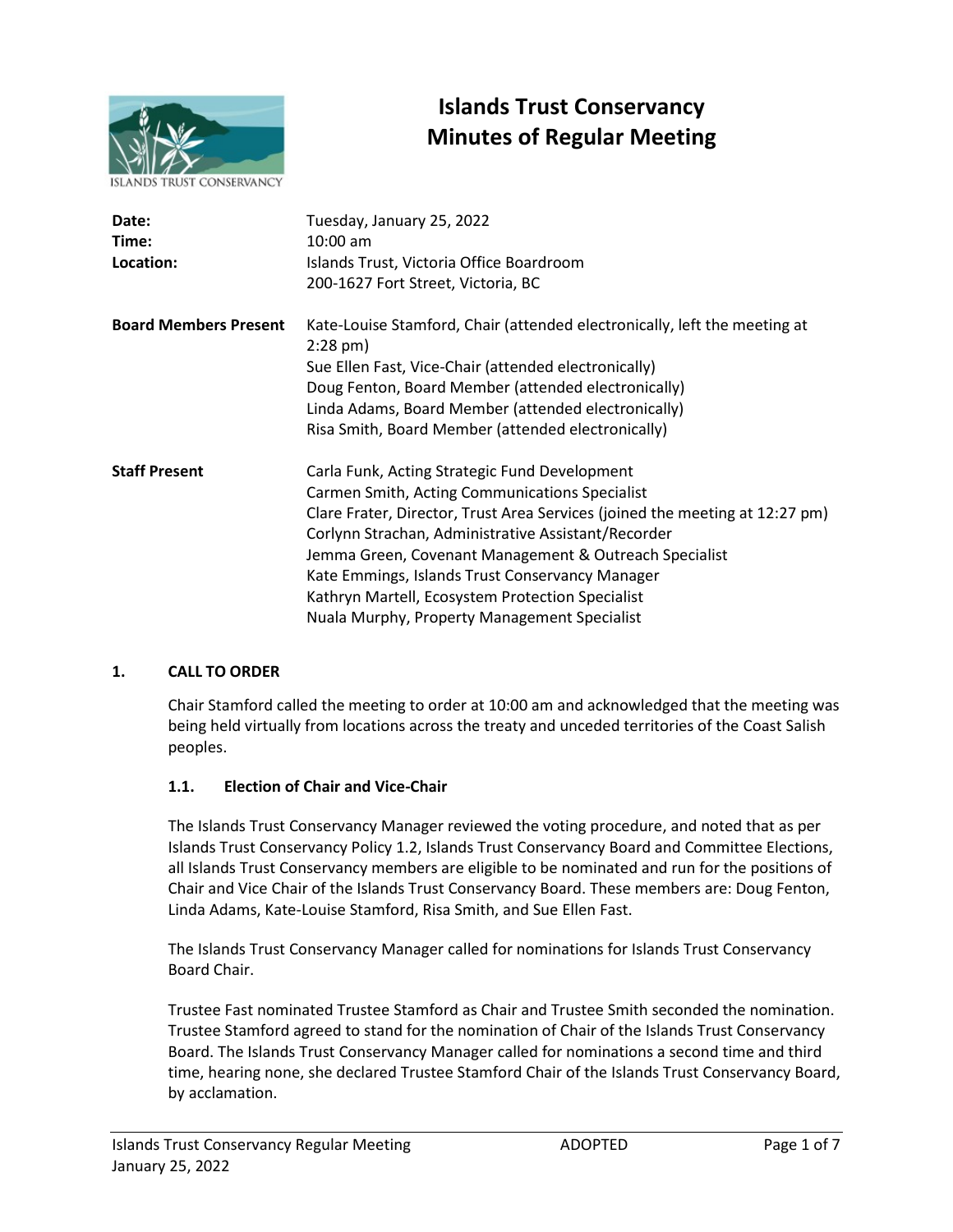The Islands Trust Conservancy Manager called for nominations for Islands Trust Conservancy Board Vice-Chair.

Chair Stamford nominated Trustee Fast as Vice-Chair and Trustee Adams seconded the nomination. Trustee Fast agreed to stand for the nomination of Vice-Chair of the Islands Trust Conservancy Board. The Islands Trust Conservancy Manager called for nominations a second and third time, hearing none, she declared Trustee Fast Vice-Chair of the Islands Trust Conservancy Board, by acclamation.

## **2. APPROVAL OF AGENDA**

The following addition to the agenda was presented for consideration:

- Item 1.1 Election of Chair and Vice-Chair
- Item 6.1.5 Board Training Approval Request for Decision
- Item 8.1 Board Member Updates

**By general consent,** the agenda was approved as amended.

## **3. CLOSED MEETING**

The Islands Trust Conservancy Board convened the closed portion of the meeting at 10:05 am and resumed in open meeting at 12:30 pm to Rise and Report.

## **3.1 Motion to Close the Meeting**

## **ITC-2022-001**

## **It was MOVED and SECONDED,**

that the meeting be closed to the public in accordance with the Community Charter, Part 4 Division 3, section: 90 (1) (e) the acquisition, disposition or expropriation of land or improvements, if the board considers that disclosure could reasonably be expected to harm the interests of the Islands Trust Conservancy board; (k) negotiations and related discussions respecting the proposed provision of a service that are at their preliminary stages and that, in the view of the Board, could reasonably be expected to harm the interests of the Islands Trust Conservancy if they were held in public; and that staff be invited to remain in the meeting.

## **CARRIED**

## **4. RISE AND REPORT**

Chair Stamford reported that at the November 23, 2021 Islands Trust Conservancy Board closed meeting, the Islands Trust Conservancy Board authorized the Chair to sign a covenant with Douglas Hopwood and Christine Ferris, Lasqueti Island, and directed staff to register the covenant subject to approval of the Agricultural Land Commission.

## **5. MINUTES/COORDINATION**

## **5.1 Minutes of Meetings/Resolutions without Meetings**

## 5.1.1 Approval of November 23, 2021 Meeting Minutes

**By general consent,** the Islands Trust Conservancy meeting minutes of November 23, 2021 were adopted.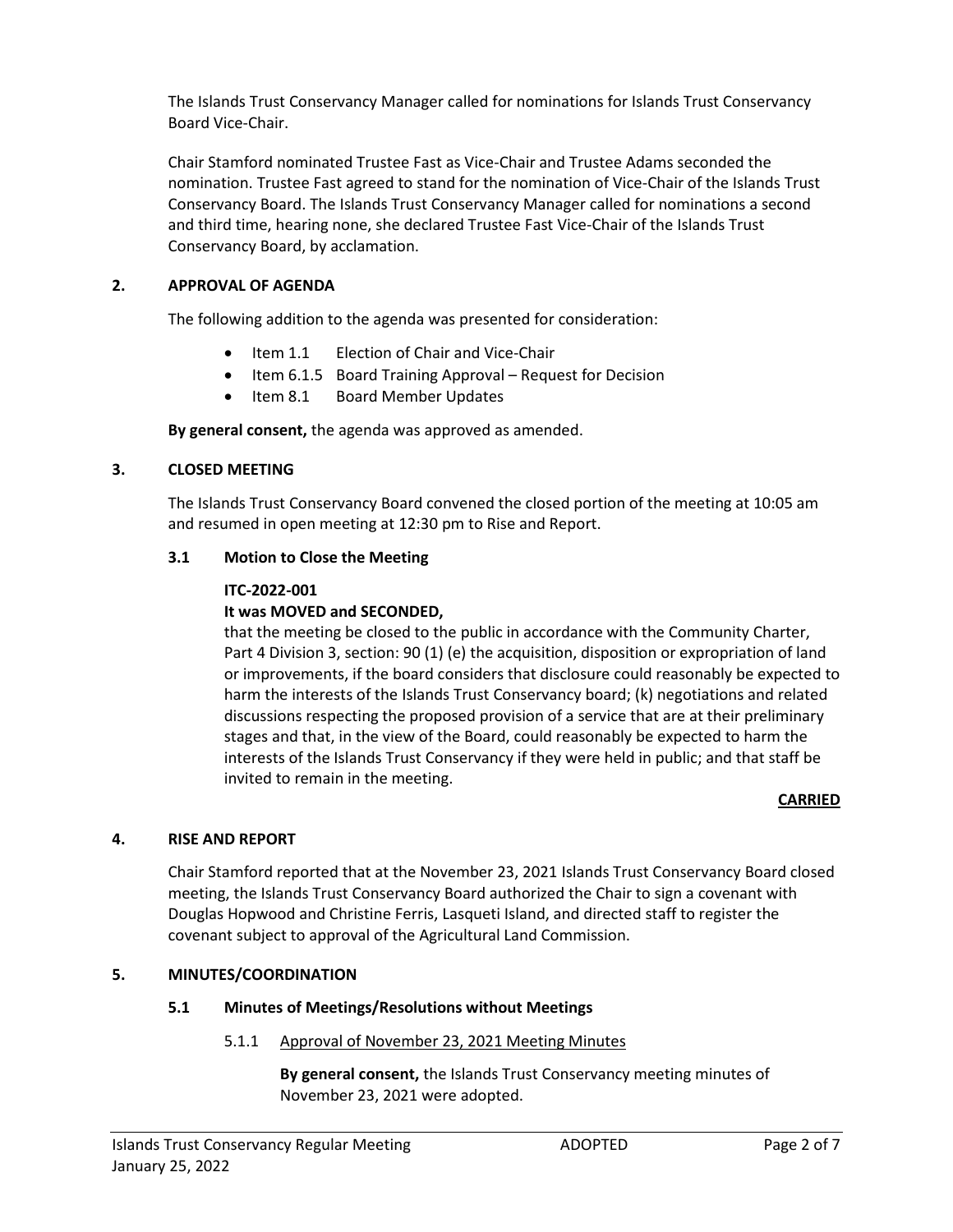## **5.2 Follow-up Action List**

Accepted for information.

#### **6. BUSINESS**

#### **6.1 Items for Approval**

#### 6.1.1 2022-23 Islands Trust Conservancy Work Planning - Request for Decision

The Islands Trust Conservancy Manager presented the request for decision to Board members, summarizing a long period of growth at ITC, the addition of multiple staff positions, and a required review of administrative systems.

Board members and staff discussed outreach and communication, a need to focus on Reconciliation and development of relationships with First Nations, the delayed Climate Change Project, increases in property values and potential increase in NAPTEP applications, the need to address system maintenance, Islands Trust Conservancy inclusion in Islands Trust software upgrades, policy evaluation, placing covenants on nature reserves, the need for process review, and pressure on administrative positions.

#### **ITC-2022-002**

#### **It was MOVED and SECONDED,**

that the Islands Trust Conservancy Board direct staff to:

- 1) Focus work for the 2022/23 fiscal year on:
	- the Climate Change Project;
	- land management and targeted outreach components of the Species at Risk Program;
	- development of a Reconciliation Action Plan; and
	- administrative needs, including: policy updates, review of staff roles/structure/training, maintenance and updates to internal databases, review of the new website and technology used in the field; and
- 2) Delay the following work items until the 2023/24 fiscal year:
	- revision of property management plans;
	- monitoring of lands that are protected by other conservation agencies (i.e. parks and nature reserves) or that are considered at low risk of covenant breach or trespass;
	- outreach and communications that generate new conservation proposals;
	- work on conservation proposals for lands not considered a very high priority for conservation, including those under 8 ha in size; and,
	- placing of covenants on ITC Nature Reserves.

#### **CARRIED**

6.1.2 Conservation Proposal – Larmour NAPTEP Covenant (Salt Spring) - Request for Decision

The Ecosystem Protection Specialist presented the request for decision.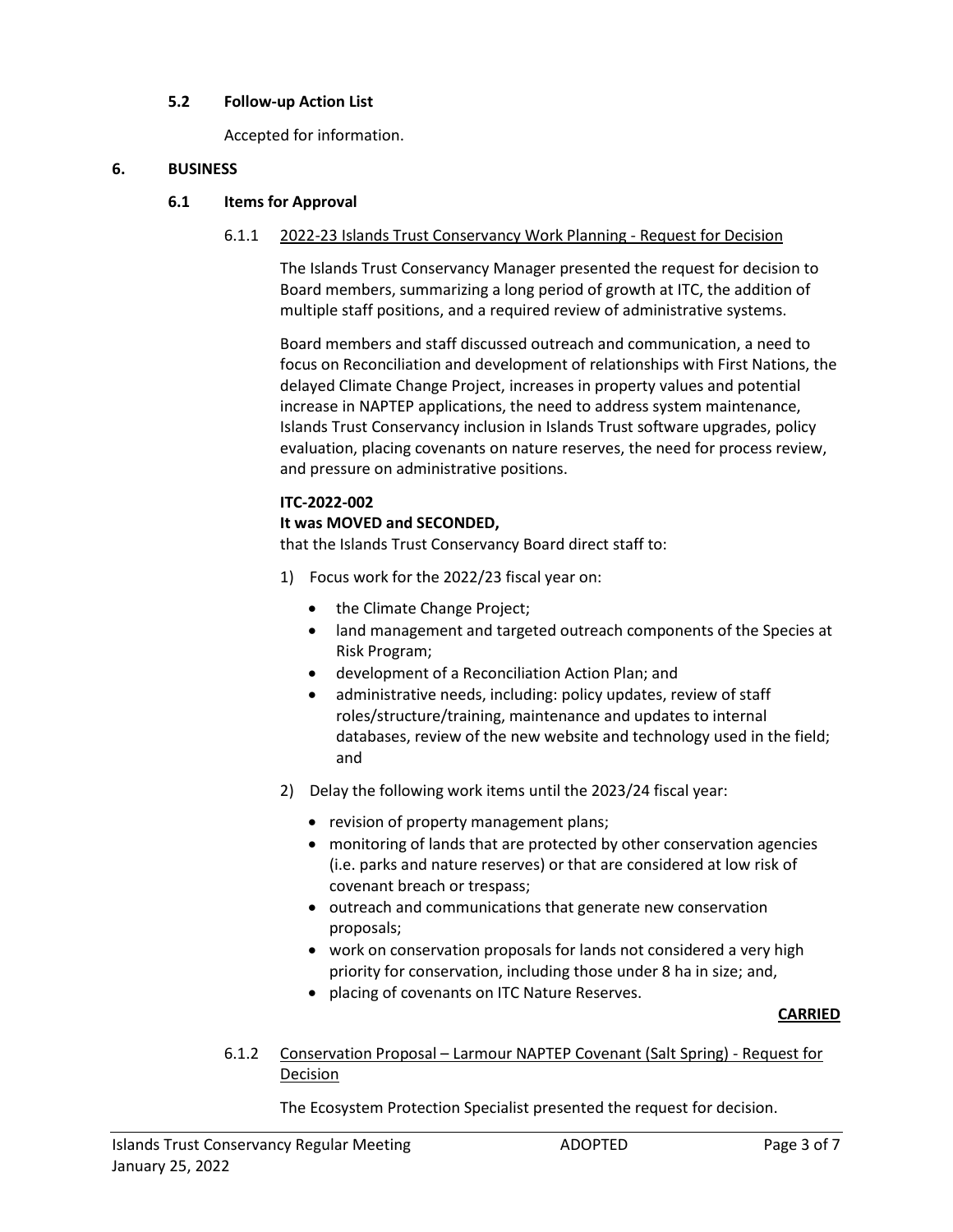Board members discussed the timeline for deferral and requested "early 2023" be added to the resolution.

#### **ITC-2022-003**

## **It was MOVED and SECONDED,**

that the Islands Trust Conservancy Board approves the conservation proposal submitted by Rodney Polden, on behalf of Skye Larmour, to donate a 2.45 ha NAPTEP covenant on Salt Spring Island, over a portion of Lot 1, Section 87, South Salt Spring Island, Cowichan District, Plan VIP 27894, PID: 000-138-452, to protect mature forests, wetlands, and connectivity to other protected areas, and advise the applicant that ITC will defer this securement project until late 2022/early 2023 due to staff capacity constraints.

## **CARRIED**

## 6.1.3 Moore Hill Management Plan (Thetis) - Request for Decision

Board members thanked the Nuala Murphy and Biologist, Carrina Maslovat, for their work on the report, noting this is great way to understand the property.

Board members discussed cultural significance, public opinion regarding closure of public access, and relationship building with First Nations.

#### **ITC-2022-004**

## **It was MOVED and SECONDED,**

that the Islands Trust Conservancy Board approve the Moore Hill Nature Reserve Nature Reserve Management Plan, dated October 28, 2021.

#### **CARRIED**

## 6.1.4 Islands Trust Conservancy Meeting Bylaw - Request for Decision

The Islands Trust Conservancy Manager reviewed the bylaw approval process, advised that the bylaw was reviewed by the Legislative Services Manager, and highlighted the purpose of the review is to update the bylaw in respect to remote and electronic meeting attendance.

Board members discussed and clarified the definition of "guest" in regards to inviting a speaker, and delegation.

Resolution without Meeting (RWM) to follow.

#### **ITC-2022-005**

#### **It was MOVED and SECONDED,**

that Islands Trust Conservancy Bylaw No. 3, cited as "Islands Trust Conservancy Meeting Procedures Bylaw, 2019, Amendment Bylaw No. 1, 2022", be read a first time.

#### **CARRIED**

## I**TC-2022-006**

## **It was MOVED and SECONDED,**

that Islands Trust Conservancy Bylaw No. 3, cited as "Islands Trust Conservancy Meeting Procedures Bylaw, 2019, Amendment Bylaw No. 1, 2022", be read a second time.

#### **CARRIED**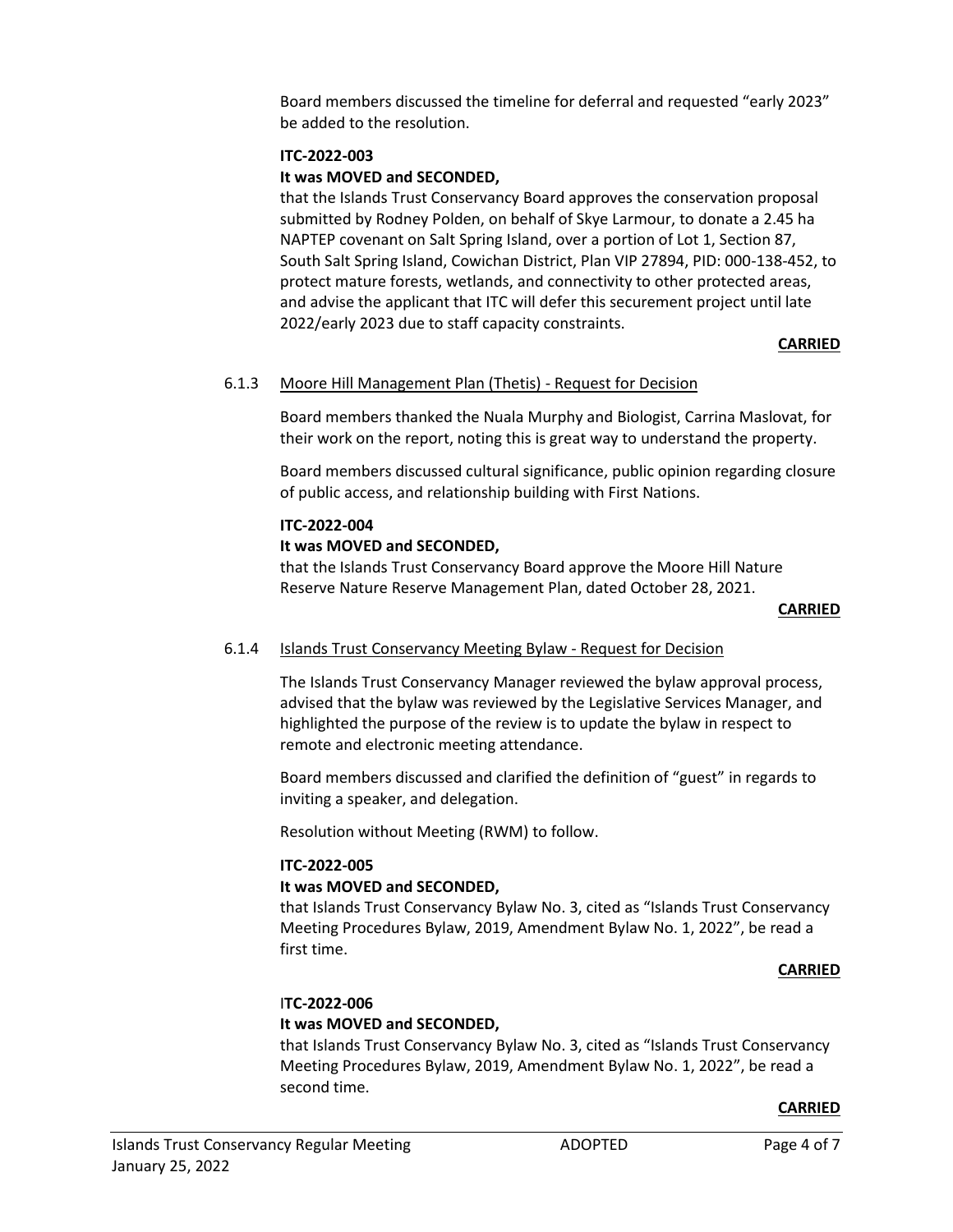#### I**TC-2022-007 It was MOVED and SECONDED,**

that Islands Trust Conservancy Bylaw No. 3, cited as "Islands Trust Conservancy Meeting Procedures Bylaw, 2019, Amendment Bylaw No. 1, 2022", be read a third time.

#### **CARRIED**

## 6.1.5 Board Training Approval – Request for Decision

Trustee Smith advised registration cost for the Salish Sea Ecosystem Conference and the Summit of the Pan Canadian Parks and Protected Areas Research Network are higher than the amounts approved by the Board.

## **ITC-IC-2022-008**

## **It was MOVED and SECONDED,**

that the Islands Trust Conservancy Board rescind resolution ITC-2021-058 and approve attendance at the Salish Sea Ecosystem Conference for Trustees Fast, Fenton, Stamford and Smith, and allocated up to \$200 USD for registration.

**CARRIED**

## **ITC-IC-2022-009**

## **It was MOVED and SECONDED,**

that the Islands Trust Conservancy Board approves attendance at e-Summit of the Pan Canadian Parks and Protected Areas Research Network for Trustees Stamford and Smith, and allocate up to \$300 for registration.

#### **CARRIED**

## **6.2 Items for Discussion/Direction**

## 6.2.1 2021 Covenant Management Projects - Briefing

The Islands Trust Conservancy Covenant Management & Outreach Specialist provided a slide presentation to Board members, highlighting the top six projects completed in 2021 and commented this was a great learning experience.

Trustee Stamford commented the report is useful and requested items like this be communicated broadly, for example, posted on the Islands Trust website to show the work of Islands Trust Conservancy.

## 6.2.2 Islands Trust Conservancy Nature Reserve Restoration Report 2021 - Briefing

The Islands Trust Conservancy Property Management Specialist presented a slide presentation to Board members highlighting the top restoration projects completed in 2021, noting partners, local conservancies and volunteers have been instrumental in doing this work.

Board members commented the report was very exciting and refreshing.

#### **6.3 Correspondence**

6.3.1 Gabriola Landholder Outreach Letter, dated 2022-01-21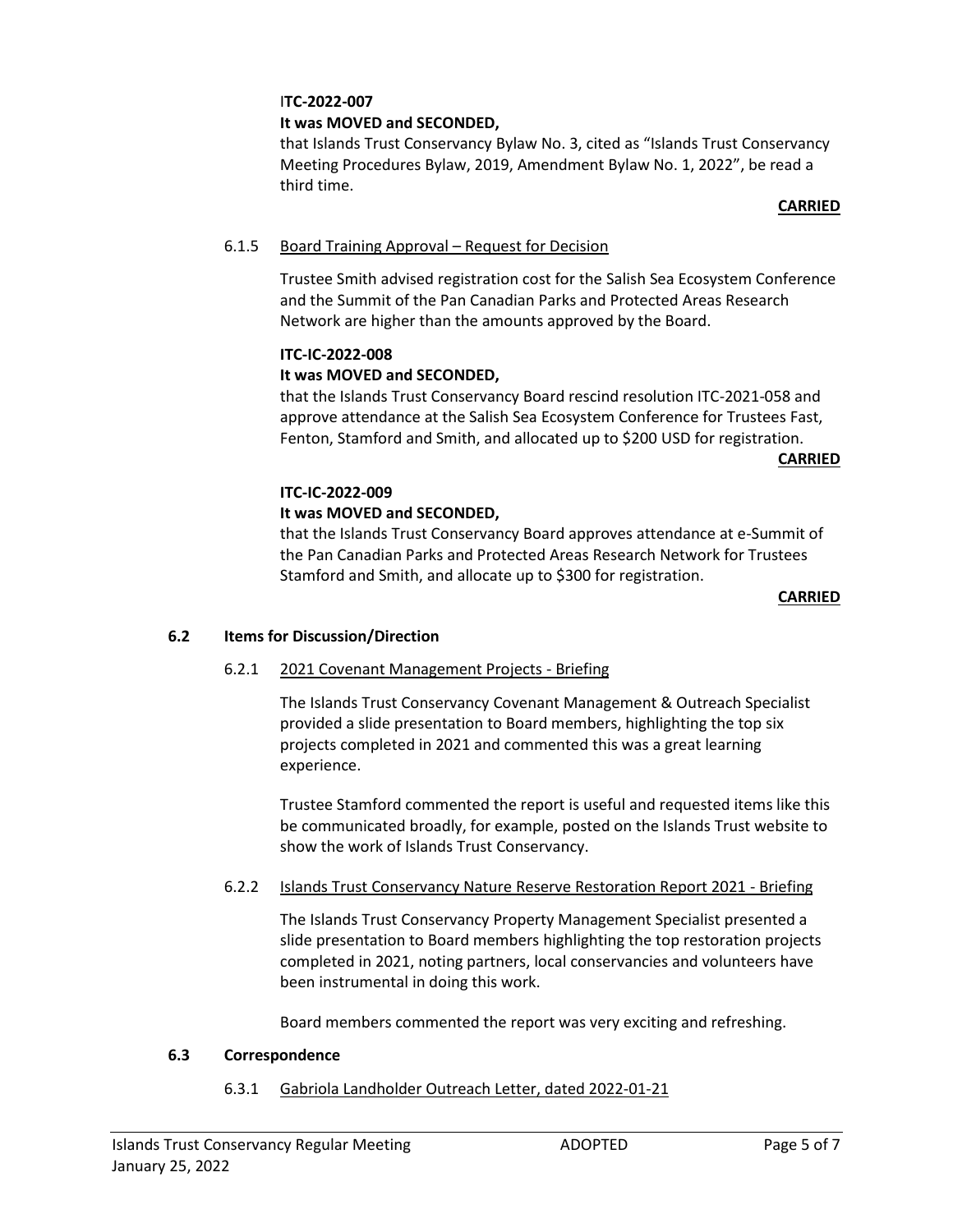The Islands Trust Conservancy Manager advised this letter has been sent to Gabriola landholders, the Gabriola Local Trust Committee was notified.

Accepted for information.

6.3.2 Sheila Harrington Letter, dated 2022-01-17, re: Partnership Consideration

The Islands Trust Conservancy Manager advised the letter was received late and staff have not had a chance to consider this yet, noting that we could offer to connect her with partners, including past Board members

Board members agreed that Staff could follow up by providing background information and contacts.

## **6.4 Updates for Information**

6.4.1 Public Acquisitions Report

Accepted for information.

6.4.2 Public Covenants Report

Accepted for information.

6.4.3 Budget Report

Accepted for information.

6.4.4 Leroux Building Permit Referral, NP-BP-2021.52, Irene Bay Rd

The Islands Trust Conservancy Manager advised staff do not have any concerns regarding the location of the greenhouse.

Accepted for information.

#### **7. PUBLIC COMMENTS AND DELGATIONS**

There were no public attendees.

#### **8. NEW BUSINESS**

- 8.1 Board Member Updates
	- Trustee Smith provided a verbal update noting that Galiano recently completed the new Cable Bay conservation area, including 25 hectares, linking to other conservation areas, totalling 500 hectares of Coastal Douglas-fir forests, and wetlands. Trustee Smith noted this is an exciting project and was a dream that fell into place. There will be a celebration in the spring.
	- Trustee Fast advised that Board members are welcome to join the Islands Trust budget consultation webinar, to see how trustees respond to the Islands Trust Conservancy's budget request. The Zoom webinar is scheduled for Thursday at